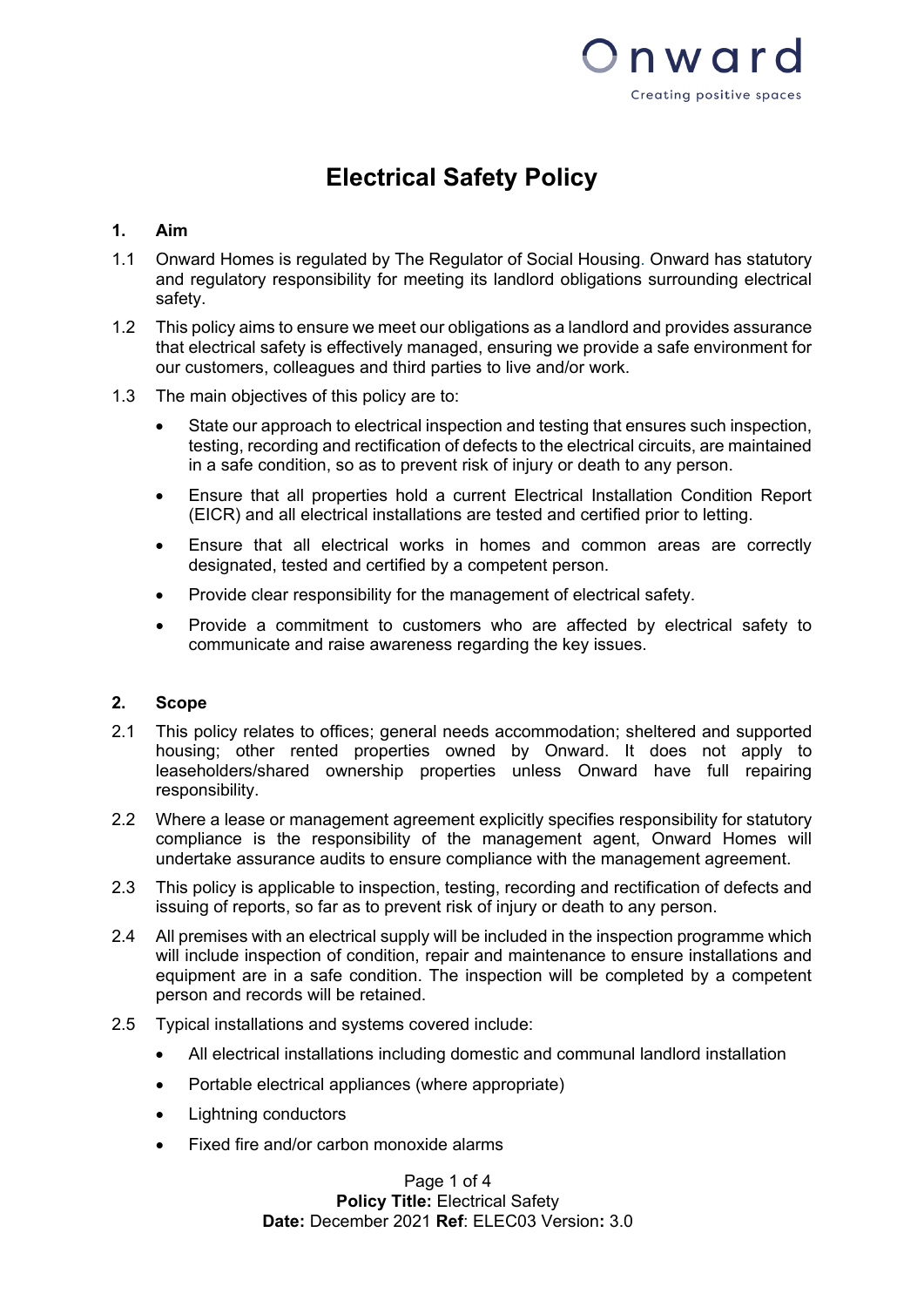

- Solar Panels
- Door entry systems
- Electric heating systems.

# **3. Compliance with Regulatory Standards and Legal Obligations**

- 3.1 The application of this policy ensures compliance with the Home Standard under the regulatory framework for social housing in England 2015 which requires all housing providers to 'meet all applicable statutory requirements that provide for the health and safety of the occupants in their homes'.
- 3.2 Onward will discharge the landlord's duty specifically detailed in [BS7671:2008 Institution](http://electrical.theiet.org/wiring-regulations/)  [of Engineering & Technology \(IET\) Wiring Regulations](http://electrical.theiet.org/wiring-regulations/) including all amendments current at the date of the electrical works (currently  $18<sup>th</sup>$  Edition), and Part P Building [Regulations.](http://webarchive.nationalarchives.gov.uk/20151113141044/http:/www.planningportal.gov.uk/uploads/br/br_pdf_ad_p_2013.pdf)
- 3.3 It is essential we ensure customers, residents, employees and visitors remain safe in our premises (both individual homes and offices). Failure to properly discharge our legal responsibilities may result in:
	- Prosecution by the Health and Safety Executive under Health and Safety at Work Act 1974
	- Prosecution under Corporate Manslaughter and Corporate Homicide Act 2007
	- Serious detriment judgement
	- Reputational damage
	- Loss of confidence by stakeholders in the organisation.
- 3.4 This policy operates within the context of regulatory legal frameworks as follows:
	- [BS EN/IEC 62305 Lightning Protection Standard](http://www-public.tnb.com/eel/docs/furse/BS_EN_IEC_62305_standard_series.pdf)
	- [Construction Design and Management](http://www.legislation.gov.uk/uksi/2015/51/pdfs/uksi_20150051_en.pdf) (CDM) Regulations 2015
	- [Control of Substances Hazardous to Health \(COSHH\) Regulations 2002](http://www.hse.gov.uk/pUbns/priced/l5.pdf)
	- Electricity at Work Regulations (EAWR) 1989
	- Electrical Equipment (Safety) Regulations 1994
	- **[IET Wiring Regulations BS7671:2008 inclusive](https://www.cwa.ac.uk/courses/fpdf/business_course.php?cid=195)**
	- [Health and Safety at Work Act 1974](http://www.legislation.gov.uk/ukpga/1974/37)
	- [Homes and Communities Agency Regulatory Standard \(The Home Standard\)](https://www.gov.uk/government/uploads/system/uploads/attachment_data/file/420120/What_is_the_regulatory_framework.pdf)
	- Housing Act 2004
	- **[Landlord and Tenant Act 1985](http://www.legislation.gov.uk/ukpga/1985/70/section/11)**
	- [Management of Health and Safety at Work Regulations 1999](http://www.legislation.gov.uk/uksi/1999/3242/introduction/made)
	- [Management of Houses in Multiple Occupation \(England\) Regulations 2006](http://www.legislation.gov.uk/uksi/2006/372/contents/made)
	- [Occupiers Liability Act 1984](http://www.legislation.gov.uk/ukpga/1984/3/introduction)
	- Provision and Use of Work Equipment Regulations 1998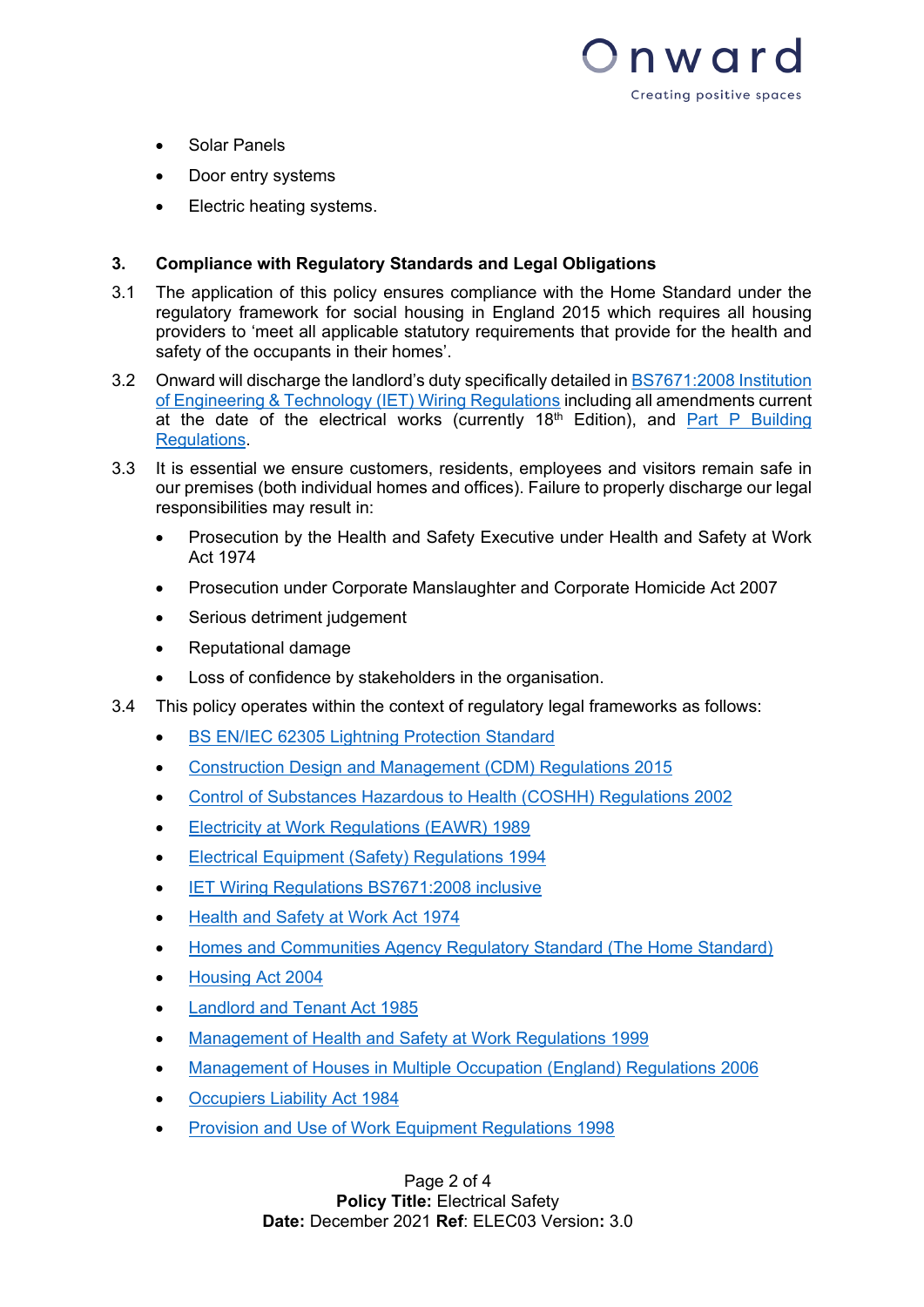

- Reporting of Injuries, Diseases and Dangerous Occurrences Regulations 2013 (RIDDOR
- [Workplace \(Health Safety & Welfare\) Regulations 1992](http://www.hse.gov.uk/pUbns/priced/l24.pdf) as amended

# **4. Policy Detail**

- 4.1 This policy must be read in conjunction with the Electrical Safety Management Plan which details the processes to be undertaken in delivery of the policy objectives.
- 4.2 Onward will work with third party landlords, agents and occupiers to ensure that EICRs are carried out by a competent Electrical engineer. Evidence will be required that third party responsibilities have been carried out. Where they are not, Onward will arrange for them to be undertaken in line with the anniversary date and recharge the responsible party.
- 4.3 Onward will carry our EICRs on a 5 yearly programme.
- 4.4 4.3 All premises included within an electrical upgrade programme will be upgraded in accordance with the current version of BS7671 (IET Wiring Regulations) and Part P of the Building Regulations, resulting in the issue of:
	- A 'Satisfactory' Electrical Installation Condition Report (EICR)
	- An appropriate electrical test certificate [\(NICEIC/](http://www.niceic.com/) [ECA\)](http://www.eca.co.uk/)
- 4.5 Where customer appliances are found to be immediately dangerous, the item will be disconnected or isolated by appointed electrical contractors.
- 4.6 We will work to proactively detect electricity theft and work closely with electricity suppliers, local Police Authorities and work within the agreed Interoperability Protocol with the [Revenue Protection Agency \(UKRPA\),](https://www.ukrpa.co.uk/) subject to compliance with data protection legislation.

### **5. Responsibility and monitoring**

- 5.1 The Onward Board will have overall governance responsibility for ensuring that the electrical safety policy is fully implemented with the regulatory standards, legislation and codes of practices.
- 5.2 The Onward Chief Executive will act as Duty Holder for the management of electrical safety and will ensure that compliance is achieved and maintained. He/she shall appoint the Regional Landlord Compliance Officer(s) for Electric to act as the 'responsible person(s) for electrical safety management.
- 5.3 The Executive Director Property The performance of the Responsible Person duties is delegated to the Executive Director Property who is responsible for ensuring that sufficient competent resources are in place to ensure their capability to comply with this policy.
- 5.4 The Head of Health and Safety and Landlord Compliance and Assurance will produce a monthly Landlord Health and Safety Risk Assurance Report for Board detailing electric performance against statutory requirements.
- 5.5 The Property Strategy team's Electric Compliance Manager will ensure that a minimum of 10% audit checks are undertaken in relation to the number of electrical safety inspections carried out.

Page 3 of 4 **Policy Title:** Electrical Safety **Date:** December 2021 **Ref**: ELEC03 Version**:** 3.0